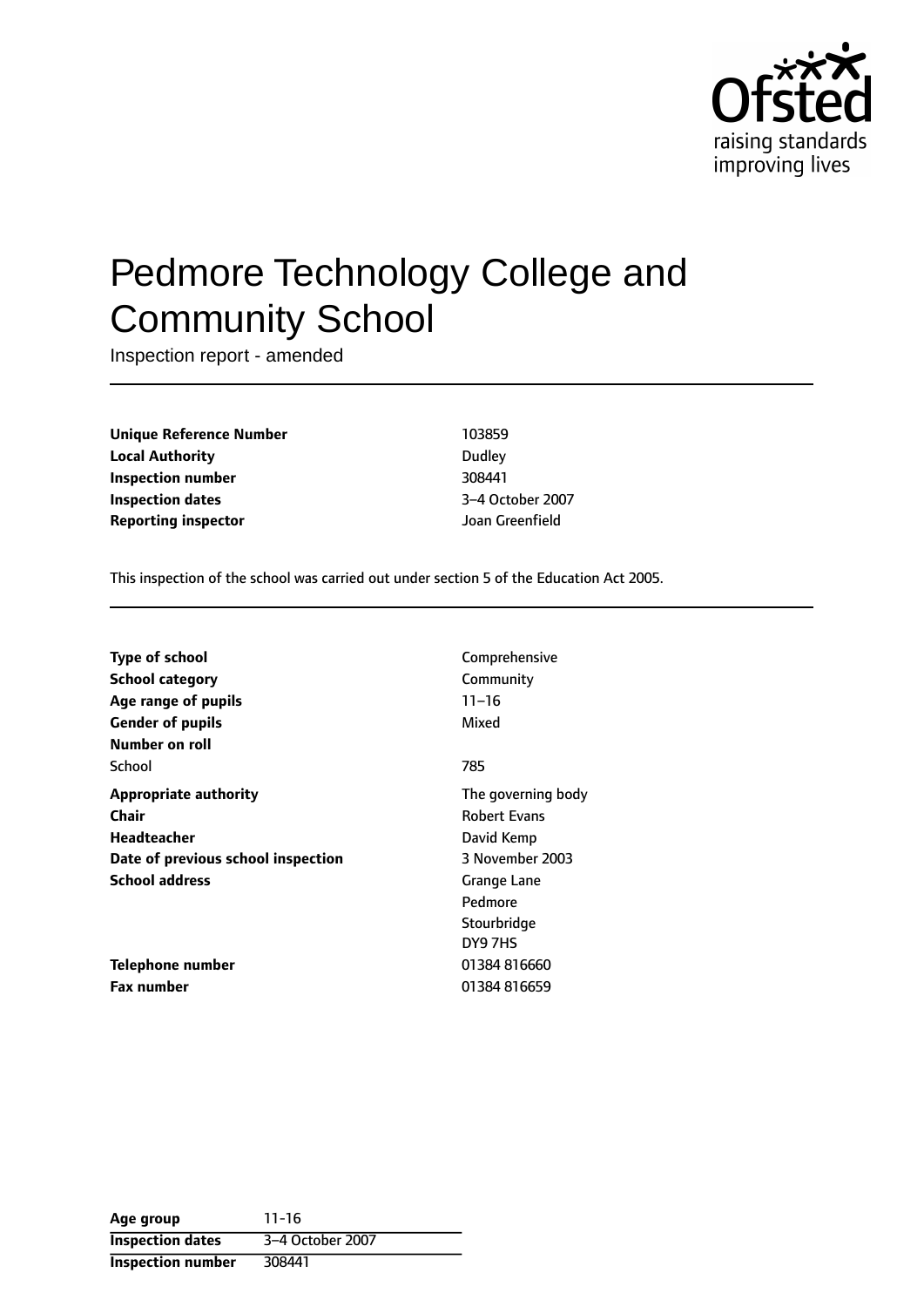## **Amended Report Addendum**

Report amended due to administration error

© Crown copyright 2007

#### Website: www.ofsted.gov.uk

This document may be reproduced in whole or in part for non-commercial educational purposes, provided that the information quoted is reproduced without adaptation and the source and date of publication are stated.

Further copies of this report are obtainable from the school. Under the Education Act 2005, the school must provide a copy of this report free of charge to certain categories of people. A charge not exceeding the full cost of reproduction may be made for any other copies supplied.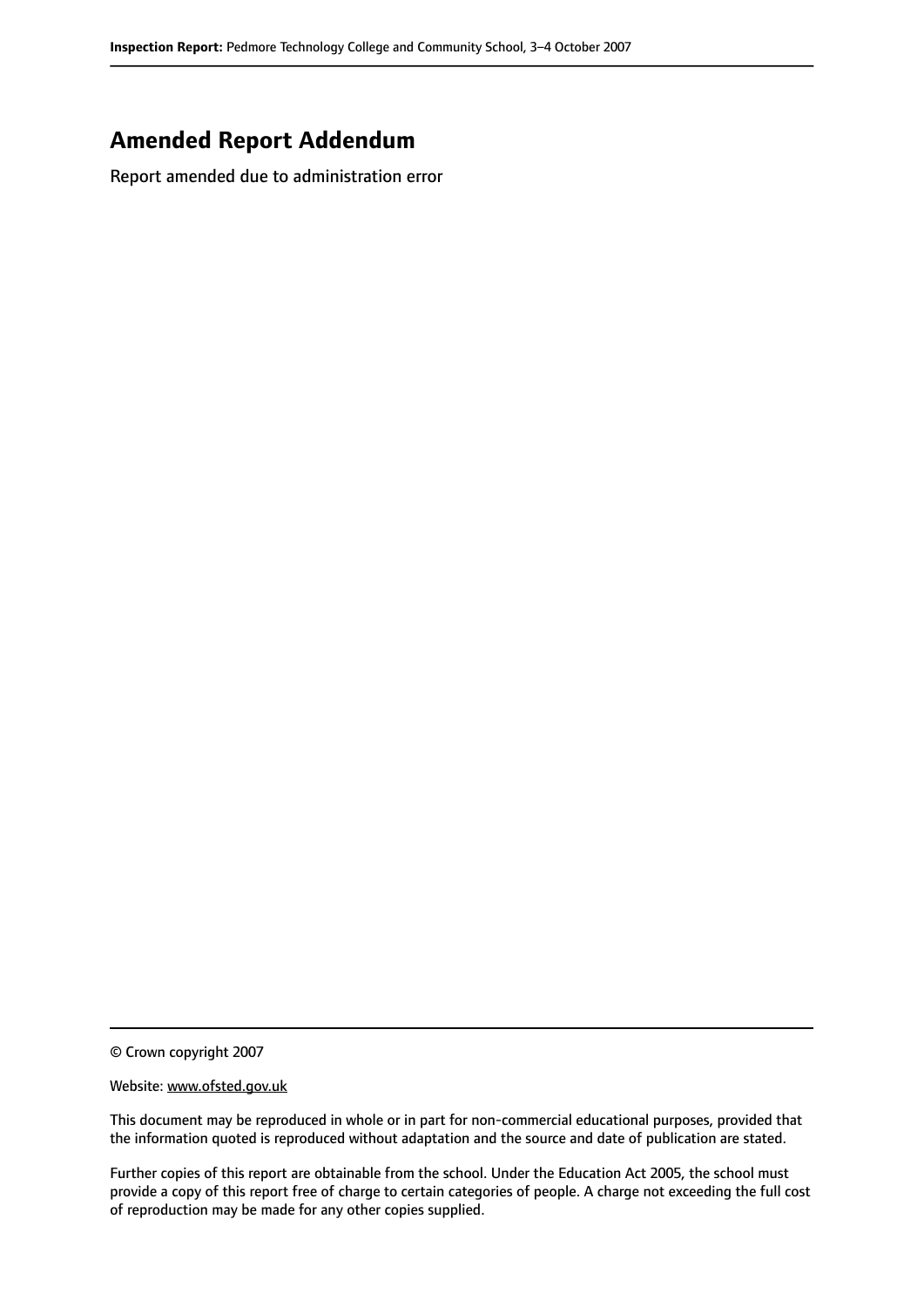# **Introduction**

The inspection was carried out by four Additional Inspectors.

## **Description of the school**

The school is smaller than the average secondary school. It specialises in technology and is also part of an Excellence Cluster initiative to tackle underachievement and social exclusion. The majority of students are White British, but a higher proportion than average are from minority ethnic, mainly Pakistani, backgrounds. Considerably more students than average are eligible for free school meals. An above-average and increasing proportion of students speaks English as an additional language, and many are in the early stages of learning English. The proportion of students with learning difficulties and/or disabilities is higher than average. In recent times, more students than usually found joined the school at times other than at the normal transfer times. An acting principal, who is one of the two vice-principals, currently leads the school during the current absence of the principal.

## **Key for inspection grades**

| Outstanding  |
|--------------|
| Good         |
| Satisfactory |
| Inadequate   |
|              |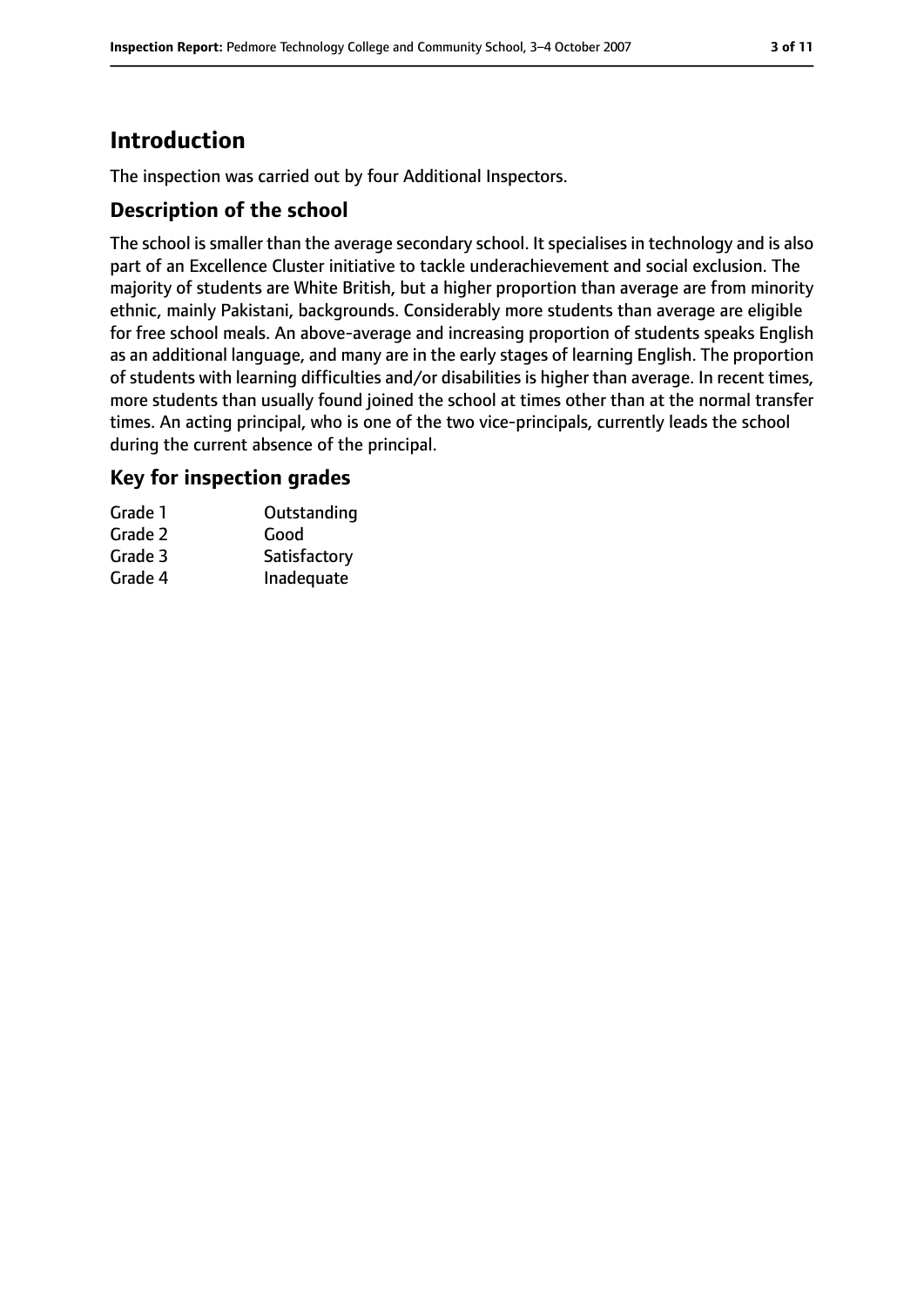# **Overall effectiveness of the school**

#### **Grade: 3**

The school provides a satisfactory and improving quality of education for its students. The good pastoral support and guidance that students receive contribute effectively to aspects of their personal development. The school'sinclusive approach meansthatstudents with additional needs are given valuable support to succeed. The successful links the school has established, with a wide range of external agencies, to support such students is particularly noteworthy. Academic standards have been below average in recent years and students have underachieved when account is taken of their attainment on entry. However, standards are slowly improving. The school's provisional results in the national tests in Year 9 for 2007 were broadly average, with a higher proportion of students reaching the expected levels than in previous years, especially in English, which is stronger than mathematics and science. In Years 7 to 9, students make satisfactory progress. They continue to do so in Years 10 and 11, although this progress has yet to be realised in better GCSE performance. The GCSE examination results have been below average for the past four years. This picture is partly a reflection of the legacy of underachievement in the past in Key Stage 3. It also reflects the school's difficulties in appointing specialist staff in some subjects, especially in mathematics and science, and the arrangements for early entry to some GCSE examinations. Improvements in the quality of teaching, brought about by more stable staffing and better monitoring of work in classrooms, are slowly leading to better progress and higher standards. Some students make good progress because of effective teaching but the overall quality of teaching is not robust enough to ensure that all groups consistently make better than satisfactory progress. Teachers' planning often does not identify clearly enough the learning focus of the lesson, or provide work that meets the range of abilities in the class. In addition, some teachers' expectations are not always sufficiently high and the assessment of students' work does not help them enough to know what they need to do to improve. Although students are set targets, these are not always challenging enough, or modified in the light of their subsequent progress. The school's specialist area has had an impact on teaching but not consistently enough on students' learning. Involvement in the Excellence Cluster is sharpening the focus on meeting the needs of gifted and talented students. Most students really enjoy their learning and concentrate well in lessons. Much progress has been made since the last inspection in improving students' behaviour and their attendance. As a result, attendance is satisfactory, although remaining slightly below the national figures. The poor behaviour of a minority of students, identified as a key issue in the last inspection report, has been tackled firmly and with considerable success, although not wholly eradicated. The senior leadership team provides clear direction to the work of the school and has a satisfactory understanding of the school's strengths and weaknesses through a regular cycle of monitoring. These activities are not yet rigorous or evaluative enough to accelerate progress. It also means that the school's own view of its performance is too generous at times. The school's capacity to improve further is satisfactory. Senior and middle leaders are enthusiastic about contributing to the school's improvement but do not yet have clear enough guidelines and accountability systems to be fully effective. The governing body undertakes its responsibilities satisfactorily but does not do enough to hold senior leaders to account for the school's performance, especially in raising standards further.

## **What the school should do to improve further**

■ Set students appropriately challenging targets in all subjects and raise teachers' expectations of the standards that students are capable of reaching.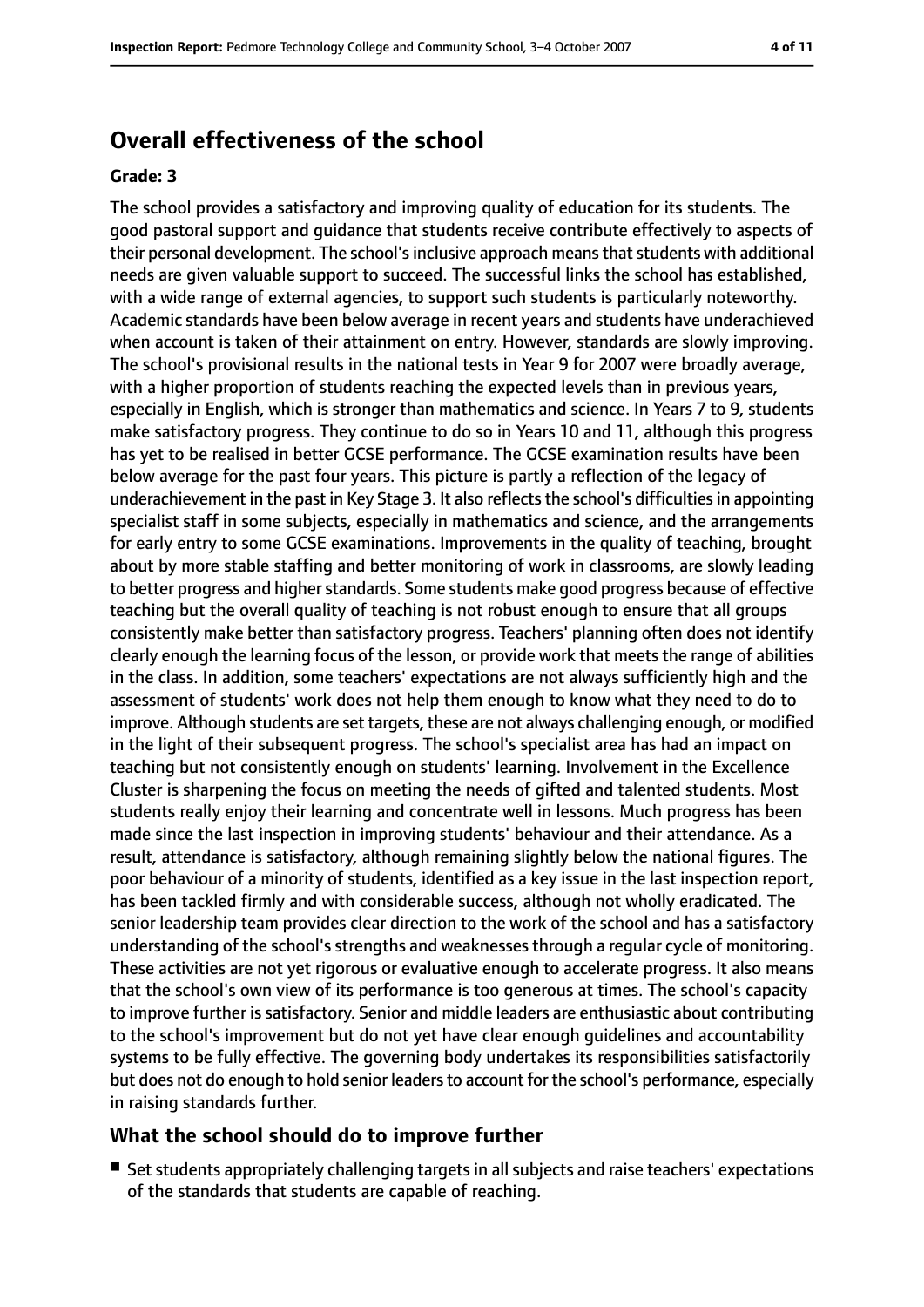- Ensure greater consistency in the use of assessment to check students' progress and to show them what they need to do to improve.
- Ensure that lesson planning focuses specifically on students' learning and provides more challenging work to meet their needs more effectively.
- Sharpen the whole-school systems for checking and evaluating the quality of the school's performance and make senior and middle leaders more accountable for improving provision in their areas of responsibility. A small proportion of the schools whose effectiveness is judged satisfactory but which have areas of underperformance will receive a monitoring visit by an Ofsted inspector before their next section 5 inspection.

# **Achievement and standards**

## **Grade: 3**

Students' achievement is satisfactory, although standards remain below the national average by Year 11. From their average starting points on entry to the school, they make satisfactory progress in Years 7 to 9. The unconfirmed national test results show an improvement in 2007 and were broadly average overall, indicating that students made satisfactory progress. Standards improved in maths, English and science, with more students reaching the expected Level 5 or above than in previous years, especially in English. In 2007, the unconfirmed results at five or more grades A\* to C remained below the national average but were close to the school's own targets. Students make satisfactory progress overall in Years 10 and 11, although the improvement in standards has not been as marked as in Years 7 to 9. A range of factors has depressed GCSE standards in the past and the school is steadily addressing these; for example, by improving the foundations of learning in Key Stage 3. Students, including those with additional learning and other needs, or those who speak English as an additional language, make satisfactory progress.

# **Personal development and well-being**

### **Grade: 3**

Most students really enjoy learning, becoming fully engaged and keen to complete their tasks, especially when lessons are stimulating and they are challenged to do their best. They are keen to do well and appreciate the support they receive from staff. Lower-attaining students speak highly of the boost they get from attending the breakfast club. Most students behave well in lessons but at times some low-level disruption, by a small minority of students, reduces the pace of learning for the majority. Behaviour between lessons, at break time and in the canteen, is orderly. A considerable number of parents express concerns about the standard of behaviour and discipline, including bullying , but nothing out of the ordinary was seen during the inspection. Attendance is satisfactory. Recently it has improved dramatically through the school's efforts. Students get on well together and make a good contribution to the community. Many participate in decision making through the school council or by acting as prefects, as well as supporting local charities and environmental projects. They have a clear sense of right and wrong. Students say they feel very safe in school and know that any instances of bullying are dealt with rapidly by staff. Students from minority ethnic backgrounds, particularly the younger ones, are integrated well in classrooms, although they tend to form separate groups during break and lunch times. Most students appreciate the importance of a healthy lifestyle, choosing from a good menu of healthy options at lunchtime and attending the many sporting activities available. Students are prepared satisfactorily for life beyond school.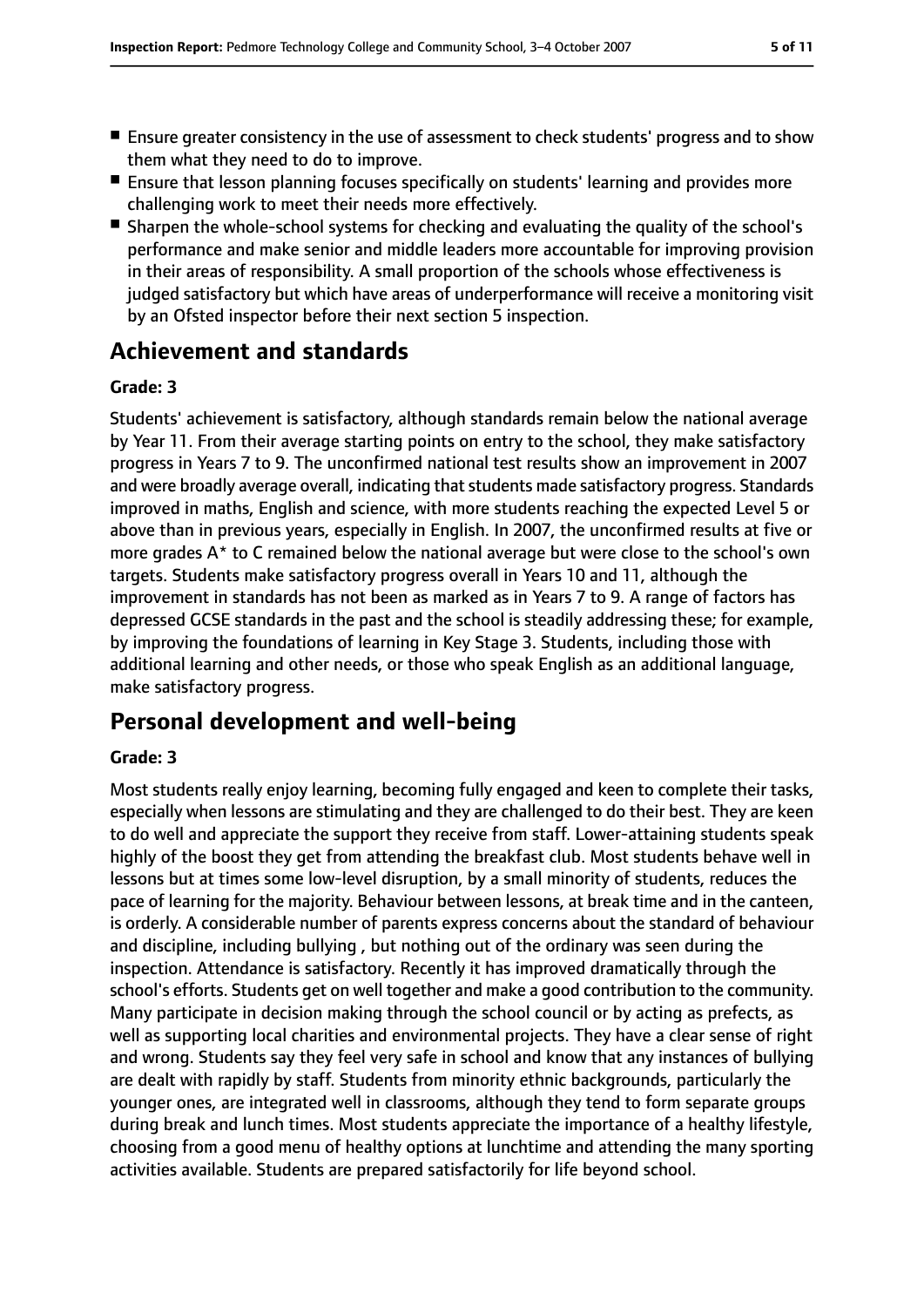# **Quality of provision**

## **Teaching and learning**

#### **Grade: 3**

The teaching is satisfactory overall and much is good. Most teachers use their subject knowledge well to provide students with a variety of tasks, although in some cases these do not challenge students enough. Relationships between teachers and students are positive and most lessons take place in a calm and productive atmosphere. The majority of teachers manage their classes effectively. At times, lessons contain too much talking by the teacher, proceed at a slow pace and lack challenging questions to involve students fully in their learning. This leads to passive learning, inattention and occasionally unsatisfactory behaviour, which hinders learning and results in poor quality work. Lesson planning is variable and does not always have a sharp enough focus on what students are to learn or identify clearly enough how the work will meet the needs of all students in the class. Where teachers expect a lot, they drive learning by sharp questioning of students, making them reflect on their understanding. Good lessons contain a wide range of questions, challenging tasks and activities that students enjoy doing. For example, in a good Year 9 mathematics lesson, students were helped to understand the assessment criteria, apply them by discussing examples of work in pairs, and then decide how they could improve future work. The school regularly gathers information about students' attainment. Levels and grades are widely used for setting targets but assessment practice is inconsistent and many students are not provided with enough information on how to improve their work.

#### **Curriculum and other activities**

#### **Grade: 3**

A clear focus on helping students reach their full potential underpins the school's curriculum and the strong emphasis on personal, social and health education enhances their personal development. The curriculum is reviewed regularly, although this is not done through a clearly defined set of curricular principles. The time allocated for physical education in Key Stage 4 does not fully meet requirements. There are pathways and flexible choices to help students develop and pursue their interests, but the curriculum is not broad enough to meet the needs of all students in Years 10 and 11. The school is aware of this and intends to offer specialist diplomas in future. In Years 10 and 11, most students study subjects of their choice from the courses provided. Students value the opportunities, but guidance at this stage is not yet strong enough to enable them to make more appropriate choices or to have a more significant impact on raising achievement. Students are entered for GCSE English at the end of Year 10 and the early-entry policy also extends to some mathematics groups. Whilst this opens up chances for students to study additional subjects, it limits the final grade achieved by some. The impact of the school's specialist status in technology is evident in its work in primary schools and the wider community. Good examples exist of shared curriculum projects, for example, between technology and science. The provision for information and communication technology has improved because of the school's specialism. It has had a positive impact on teaching but its use by students to improve their own learning is inconsistent. A significant number of students attend the wide range of extra-curricular activities provided and this adds greatly to their enjoyment and personal development.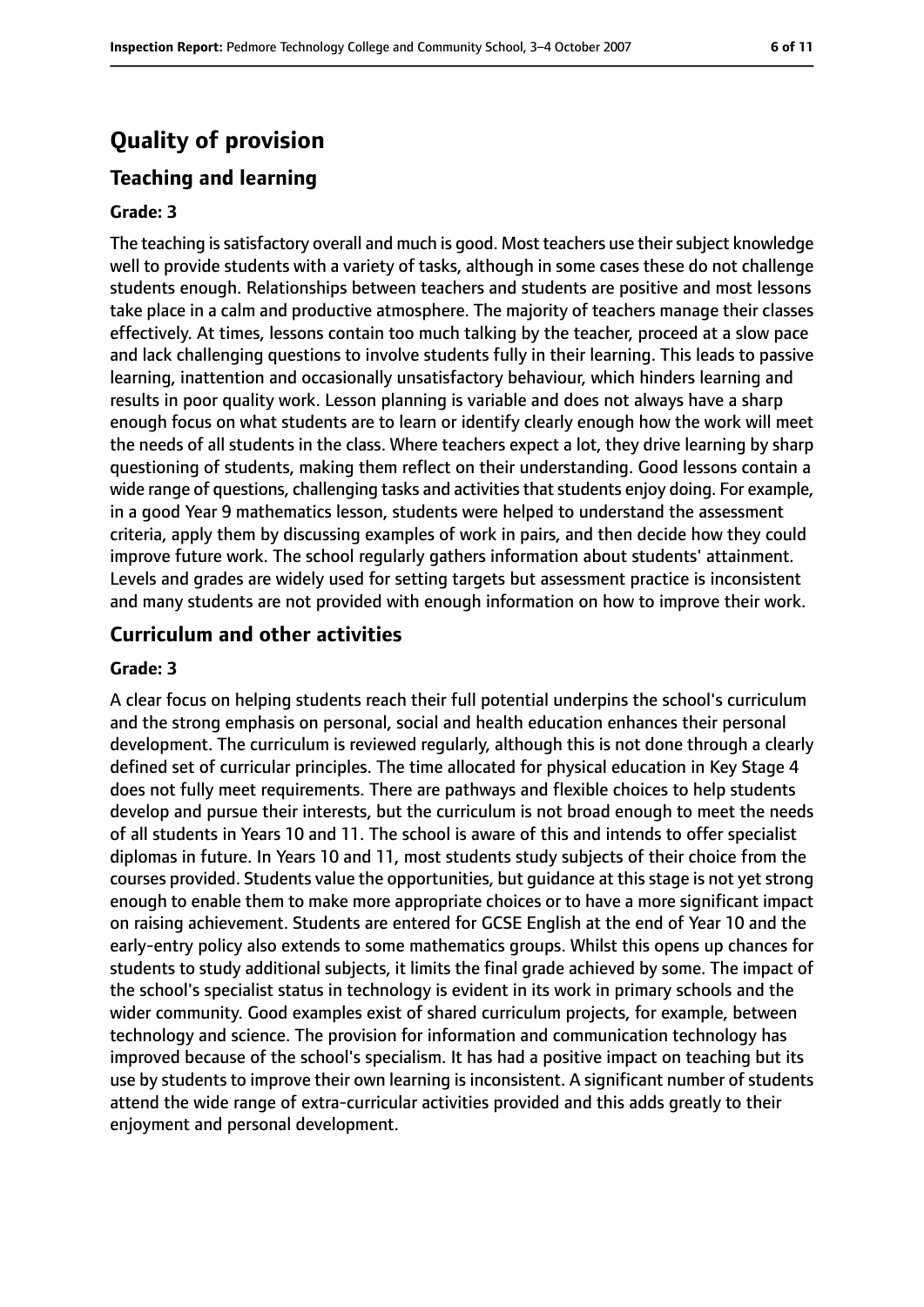## **Care, guidance and support**

#### **Grade: 3**

The welfare and safety of students is paramount and, as a result, pastoral care is good. Attendance is carefully tracked, with parents and students fully involved in the drive to ensure students see the importance of attending regularly. Staff follow up absence or lack of punctuality swiftly. Students who are in danger of falling behind are identified early and good measures are taken to ensure they remain fully engaged. The school is successful in keeping the small number of disaffected students either learning in school or at nearby colleges, providing a flexible programme as required. Systems for child protection and keeping students safe are robust. The school works effectively with a wide variety of agencies and professionals to support students with specific needs. The transition from one stage of education to another is smooth as students have good information on which to base their decisions.

Systems for assessing and recording students' academic progress are comprehensive and they provide a useful overview that can pinpoint underachievement. However, this information is not used as effectively as it might as it does not form an integral part of teaching and learning, for example, in helping students know how well they are doing and what they need to do to improve. Not enough is done to update or modify students' targets to ensure that they are always sufficiently challenging.

## **Leadership and management**

#### **Grade: 3**

The senior leadership group works well together, setting a clear direction that is communicated effectively. As a result, staff are aware of whole-school priorities. Senior leaders know the strengths and weaknesses of the school through their regular cycle of monitoring. They have worked collaboratively to produce the school improvement plan, which focuses appropriately on raising achievement and standards. Departments base their own planning on this document, thus ensuring a common platform for improvement. Although much checking of progress and provision takes place, not enough is done to use this information to evaluate the quality of what is happening across the school, for example, the impact of teaching on learning and raising students' aspirations. Initiatives to raise standards are not having the maximum effect because their success is not evaluated rigorously or adjusted quickly enough in the light of their impact. Middle managers are enthusiastic innovators and want to play a crucial role in determining the way forward but have not yet received enough professional guidance and accountability from senior staff. The recently formed teaching and learning forum is a good example of their forward thinking. The value placed on all members of staff has created good teamwork and collaboration, resulting in a real sense of community, which is one of the school's strengths. Specialist technology status is well planned and managed and has led to enhanced opportunities for students within the school and the community. Governors are actively involved in the life of the school. They have a satisfactory awareness of the school's priorities and they offer support through their visits to the school and governing body meetings. Currently, they do not hold senior staff sufficiently to account for the standards students reach in the school.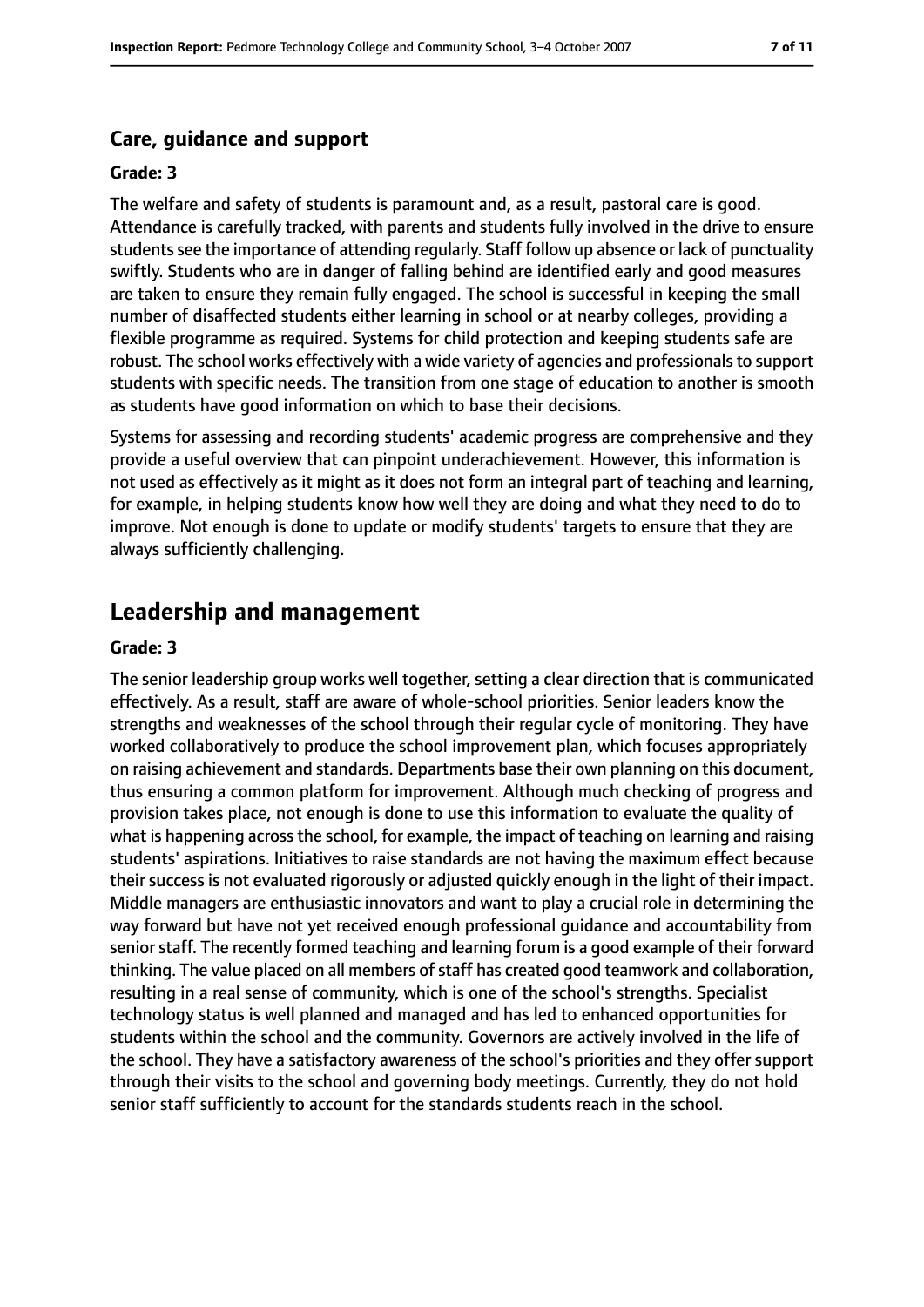**Any complaints about the inspection or the report should be made following the procedures set out in the guidance 'Complaints about school inspection', which is available from Ofsted's website: www.ofsted.gov.uk.**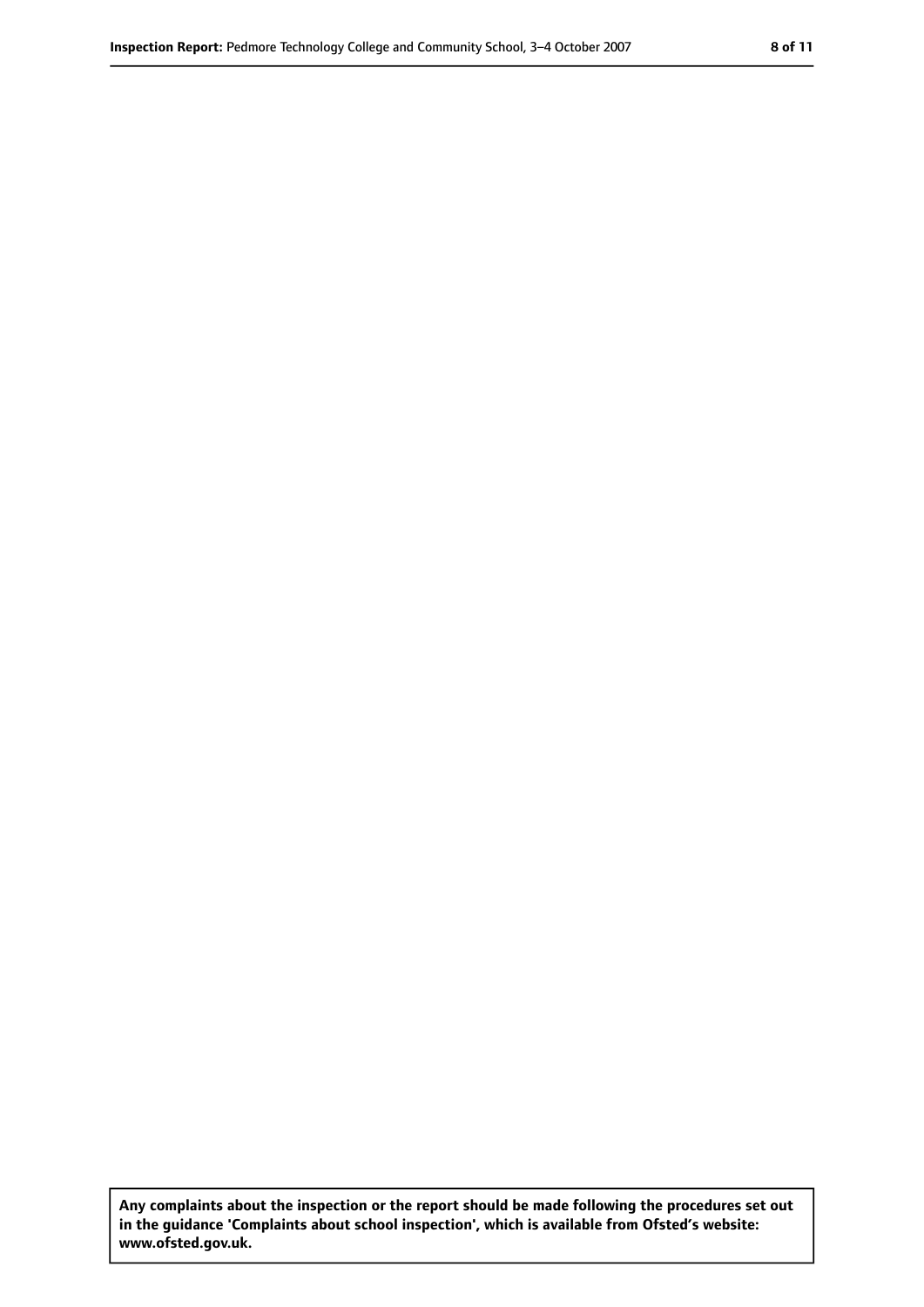# **Inspection judgements**

| $^{\backprime}$ Key to judgements: grade 1 is outstanding, grade 2 good, grade 3 satisfactory, and | School         |
|----------------------------------------------------------------------------------------------------|----------------|
| arade 4 inadequate                                                                                 | <b>Overall</b> |

## **Overall effectiveness**

| How effective, efficient and inclusive is the provision of education, integrated<br>care and any extended services in meeting the needs of learners? |     |
|------------------------------------------------------------------------------------------------------------------------------------------------------|-----|
| Effective steps have been taken to promote improvement since the last<br>inspection                                                                  | Yes |
| How well does the school work in partnership with others to promote learners'<br>well-being?                                                         |     |
| The capacity to make any necessary improvements                                                                                                      |     |

## **Achievement and standards**

| How well do learners achieve?                                                                               |  |
|-------------------------------------------------------------------------------------------------------------|--|
| The standards <sup>1</sup> reached by learners                                                              |  |
| How well learners make progress, taking account of any significant variations between<br>groups of learners |  |
| How well learners with learning difficulties and disabilities make progress                                 |  |

## **Personal development and well-being**

| How good is the overall personal development and well-being of the<br>learners?                                  |  |
|------------------------------------------------------------------------------------------------------------------|--|
| The extent of learners' spiritual, moral, social and cultural development                                        |  |
| The extent to which learners adopt healthy lifestyles                                                            |  |
| The extent to which learners adopt safe practices                                                                |  |
| How well learners enjoy their education                                                                          |  |
| The attendance of learners                                                                                       |  |
| The behaviour of learners                                                                                        |  |
| The extent to which learners make a positive contribution to the community                                       |  |
| How well learners develop workplace and other skills that will contribute to<br>their future economic well-being |  |

## **The quality of provision**

| How effective are teaching and learning in meeting the full range of the<br>learners' needs?                     |  |
|------------------------------------------------------------------------------------------------------------------|--|
| How well do the curriculum and other activities meet the range of needs<br>$^{\rm t}$ and interests of learners? |  |
| How well are learners cared for, guided and supported?                                                           |  |

## **Annex A**

 $^1$  Grade 1 - Exceptionally and consistently high; Grade 2 - Generally above average with none significantly below average; Grade 3 - Broadly average to below average; Grade 4 - Exceptionally low.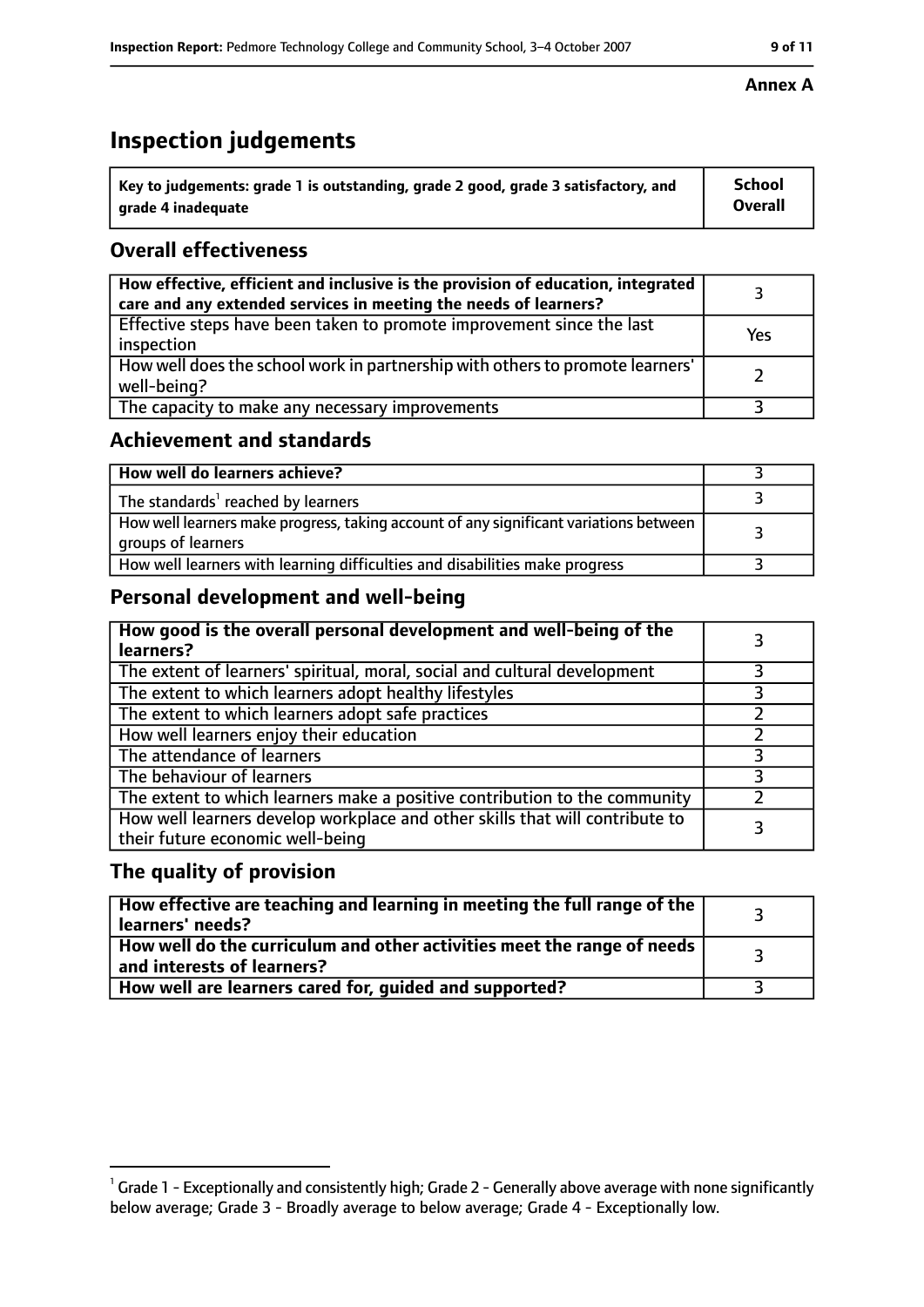#### **Annex A**

# **Leadership and management**

| How effective are leadership and management in raising achievement<br>and supporting all learners?                                              |           |
|-------------------------------------------------------------------------------------------------------------------------------------------------|-----------|
| How effectively leaders and managers at all levels set clear direction leading<br>to improvement and promote high quality of care and education |           |
| How effectively leaders and managers use challenging targets to raise standards                                                                 | 3         |
| The effectiveness of the school's self-evaluation                                                                                               | 3         |
| How well equality of opportunity is promoted and discrimination tackled so<br>that all learners achieve as well as they can                     | 3         |
| How effectively and efficiently resources, including staff, are deployed to<br>achieve value for money                                          | 3         |
| The extent to which governors and other supervisory boards discharge their<br>responsibilities                                                  | 3         |
| Do procedures for safequarding learners meet current government<br>requirements?                                                                | Yes       |
| Does this school require special measures?                                                                                                      | <b>No</b> |
| Does this school require a notice to improve?                                                                                                   | No        |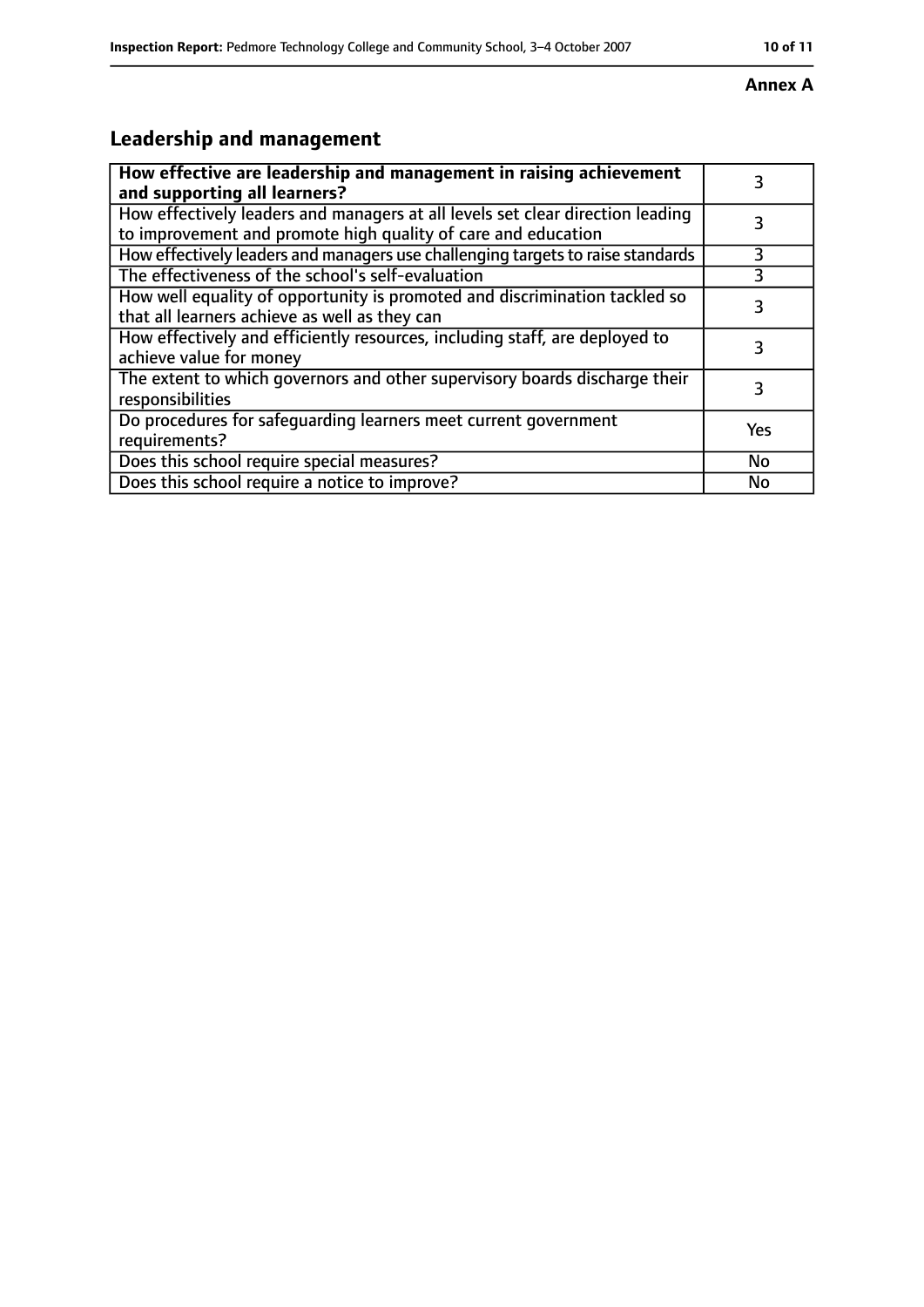# **Annex B**

## **Text from letter to pupils explaining the findings of the inspection**

- 5 October 2007 Dear Students Inspection of Pedmore Technology College and Community School, Stourbridge, DY9 7HS Thank you for welcoming us when we visited your school recently. We enjoyed meeting some of you in discussion groups and finding out what you think about the school. These discussions, together with looking at your work in lessons, helped us to find out how well your school is doing. This letter is to tell you what we found. The school provides you with a satisfactory quality of education. Standards remain below average by Year 11 but are slowly rising in the school, although not consistently across all subjects. Most of you work hard in lessons and make satisfactory progress. However, many of you are capable of making faster progress than you currently do. Although the teaching is satisfactory, we think you need more good teaching if this is to happen. Most of you are courteous and polite to one another, and have positive attitudes about the school. You told us that you like being in school and that your teachers give you the right kind of support, especially when you have difficulties and problems. A small number of you, though, do not attend school regularly enough. The curriculum is satisfactory but does not fully meet your needs and interests. The care, guidance and support you receive are also satisfactory. The senior staff who lead and manage the school have a clear understanding of what the school does well and what needs to be improved. They are committed to helping you do the very best that you possibly can and to improving what the school has to offer you. We have asked them to do four specific things to improve the school's work.
- Set you more challenging targets and have higher expectations of what you can achieve.
- Use assessment information more effectively to check your progress and help you improve your work further.
- Provide you with more challenging work to meet your needs more effectively.
- Check the quality of the school's performance more rigorously, including the work of senior and middle leaders. You can help by attending school regularly and always doing your very best. Yours sincerely Mrs J Greenfield Lead inspector